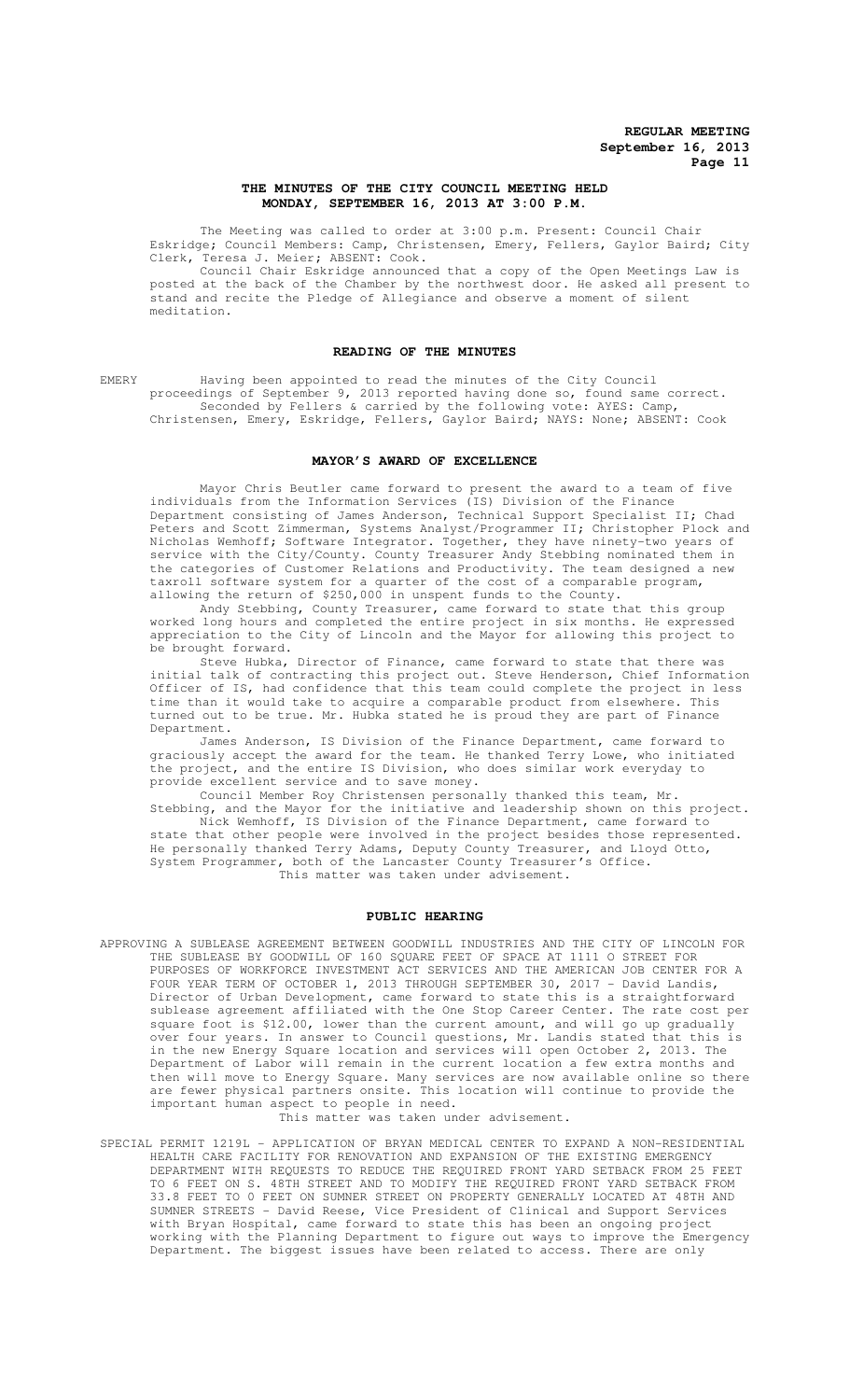fourteen parking stalls, which is an inadequate number. Furthermore, if parked in these stalls, patients are required to walk up an exterior ramp which is unsafe in inclement weather and for patients with health issues. The interior is also inadequate and needs to be able to accommodate increased volumes.

Wade Stange, Davis Design, Inc., came forward to state the new Emergency Department will go from sixteen to twenty similarly sized rooms surrounding a central core. The parking lot will be increased to thirty stalls and will have enhanced screening to minimize impact to neighbors across the street. There will be a new canopy so, as people are dropped off, patients will be under cover and cars can proceed easily to the lot. The stairs and elevator will be internal. Finally, there will be a separate ambulance garage so EMT workers can bring patients in and out of the hospital easily and out of the elements. Discussion followed.

Marvin Krout, Director of Planning Department, came forward to address concerns about the future growth of Bryan and the potential for changes made to 48<sup>th</sup> Street.

This matter was taken under advisement.

APPROVING THE 2013-2014 CITY TAX RATE OF .31580 PER \$100.00 OF ASSESSED VALUATION - Steve Hubka, Director of Finance, came forward to state that this resolution is the formal setting of the tax rate. It is brought forward annually and is required by the State. It already passed as part of approved budget. Discussion followed.

This matter was taken under advisement.

APPROVING TWO CONTRACT AGREEMENTS BETWEEN THE CITY OF LINCOLN, LANCASTER COUNTY, THE LINCOLN LANCASTER COUNTY PUBLIC BUILDING COMMISSION AND DIAMOND VOGEL AND SHERWIN WILLIAMS PAINT COMPANY FOR THE SUPPLY AND DELIVERY OF PAINT AND RELATED PRODUCTS THROUGH LOCAL INTER-GOVERNMENTAL COOPERATIVE PURCHASING, PURSUANT TO THE UNIVERSITY OF NEBRASKA RFP #2135-13-7215, FOR A THREE YEAR TERM - Bob Walla, Assistant Purchasing Agent, was on hand to answer questions. This matter was taken under advisement.

ACCEPTING THE REPORT OF NEW AND PENDING CLAIMS AGAINST THE CITY AND APPROVING DISPOSITION OF CLAIMS SET FORTH FOR THE PERIOD OF AUGUST 16 - 31, 2013 - Whitney Otto, 6311 Campbell Drive, came forward to introduce herself.

Tim Otto, 6311 Campbell, came forward to speak on his daughter Whitney's behalf. He stated that she was driving down 43rd street and hit a deep pothole which caused damage to her vehicle. She is a student who works three jobs and she has been raised to be accountable and to do the right thing. In this case, it is the City's responsibility. Discussion followed.

Rod Confer, City Attorney, came forward to state this event happened on August 21, 2013. Public Works was consulted and confirmed the City had no prior knowledge of this pothole. The City has since repaired the hole, but in these cases, when there is no notice of the needed repair, Law cannot recommend approving the claim. Discussion followed.

Council Member Doug Emery stated it is difficult to turn some of these claims down and citizens need to let the City know of these problems.

Council Member Roy Christensen stated there is a social contract to uphold civic responsibility. The City cannot take all of the responsibility for things it does not know about.

Miki Esposito, Director of Public Works, came forward to state the City is not completely reliant on the public, but it is helpful to hear concerns, issues and complaints regarding infrastructure because it allows for mobilization and response. Discussion followed.

Council Member Jon Camp stated his concern with this particular case. This pothole seemed extreme and it is possible there are situations when the City does need to take responsibility.

Council Member Leirion Gaylor Baird stated the importance of making the public aware of the importance and availability of making these reports. This matter was taken under advisement.

APPROVING AMENDMENT NO. 1 FOR A THREE YEAR EXTENSION OF AN AGREEMENT BETWEEN THE CITY OF LINCOLN ON BEHALF OF THE LINCOLN WATER SYSTEM AND THE STATE OF NEBRASKA DEPARTMENT OF HEALTH AND HUMAN SERVICES FOR THE REVIEW OF PLANS FOR CONSTRUCTION OF NEW AND REPLACEMENT DISTRIBUTION MAINS - Steve Owen, Public Works Department, came forward to state this item authorizes the three year extension with the Department of Health and Human Services, which regulates the water system. This allows for the construction of new water mains without acquiring the required approval from the State on each project, saving money and time. This option is offered to those who have developed standards that meet and follow State guidelines. Discussion followed.

This matter was taken under advisement.

APPROVING THREE CONTRACT AGREEMENTS BETWEEN THE CITY OF LINCOLN AND CARQUEST AUTO PARTS, LINCOLN TRUCK CENTER, AND FACTORY MOTOR PARTS FOR THE ANNUAL SUPPLY OF AUTOMOTIVE MAINTENANCE AND REPAIR PARTS TO STARTRAN, PURSUANT TO BID NO. 13-151, FOR TWO YEAR TERMS WITH THE OPTION TO RENEW FOR ONE ADDITIONAL TWO YEAR TERM - Bob Walla, Assistant Purchasing Agent, came forward to state these contract agreements are a specific to StarTran; there is another contract for the other fleet services.

This matter was taken under advisement.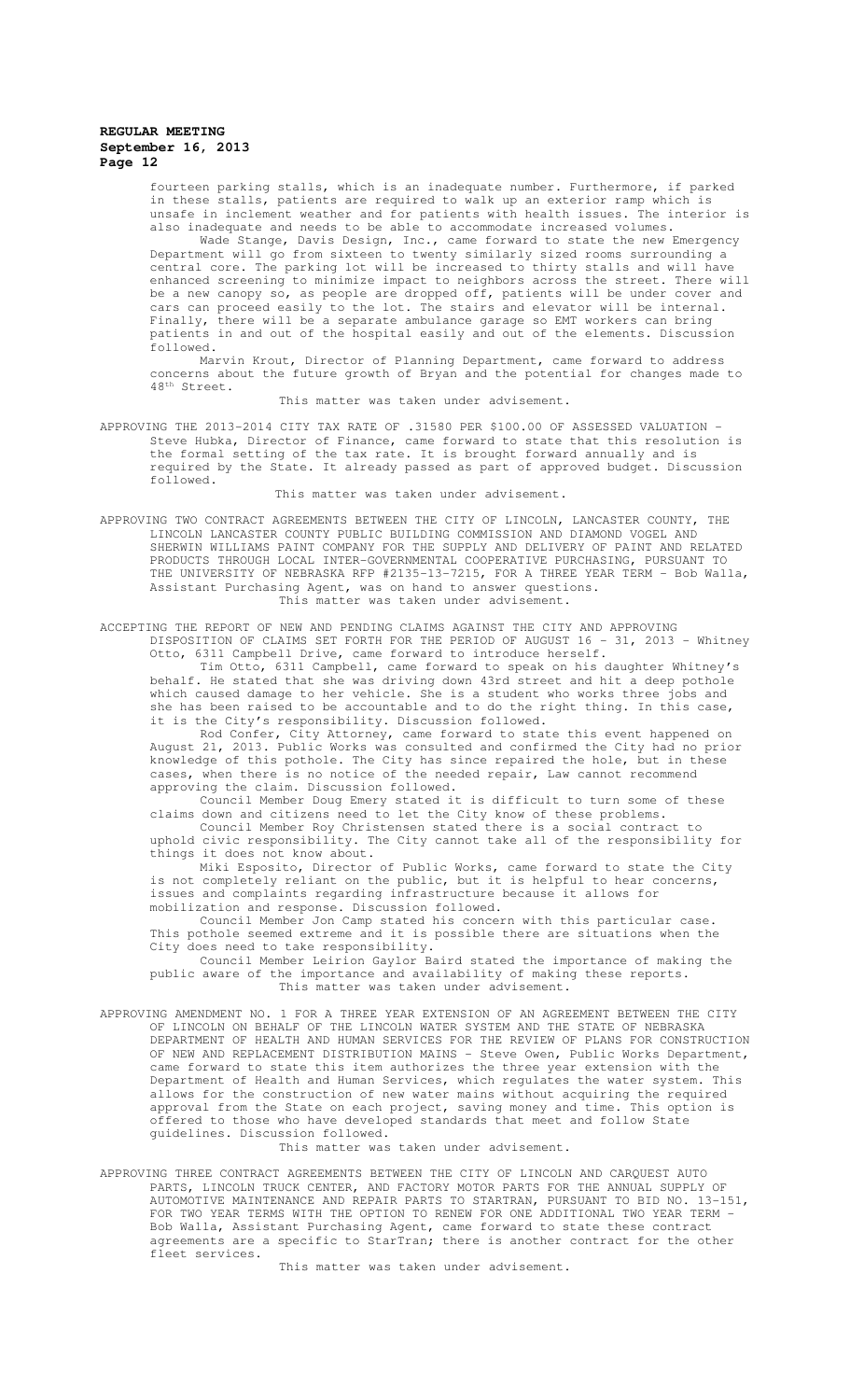## **COUNCIL ACTION**

# **REPORTS OF CITY OFFICERS**

REAPPOINTING DOUG BIGGERSTAFF TO THE WATER CONDITIONING BOARD OF EXAMINERS FOR A TERM EXPIRING SEPTEMBER 4, 2016 - CLERK read the following resolution, introduced by

Trent Fellers who moved its adoption for approval:<br>A-87555 BE IT RESOLVED by the City Council of the C: BE IT RESOLVED by the City Council of the City of Lincoln, Nebraska: That the appointment of Doug Biggerstaff to the Water Conditioning Board of Examiners for a term expiring September 4, 2016, is hereby approved.

Introduced by Trent Fellers Seconded by Emery and carried by the following vote: AYES: Camp, Christensen, Emery, Eskridge, Fellers, Gaylor Baird; NAYS: None; ABSENT: Cook.

APPROVING A MULTI-YEAR CONTRACT BETWEEN BRYAN COLLEGE OF HEALTH SCIENCES AND THE CITY OF LINCOLN ON BEHALF OF THE LINCOLN-LANCASTER COUNTY HEALTH DEPARTMENT FOR NURSING STUDENTS TO RECEIVE FIELD AND CLINICAL TRAINING AT THE HEALTH DEPARTMENT FOR A TERM OF SEPTEMBER 1, 2013 THROUGH AUGUST 31, 2016 - CLERK read the following resolution, introduced by Trent Fellers who moved its adoption for approval:<br> $A-87556$  BE

BE IT RESOLVED by the City Council of the City of Lincoln, Nebraska: That the attached Service Agreement between the City of Lincoln, on

behalf of the Lincoln-Lancaster County Health Department (LLCHD), and Bryan College of Health Sciences, School of Nursing, providing public health nursing students field and clinical experiences in community health nursing and/or LLCHD's WICS Program at the Health Department for a term from September 1, 2013 through August 31, 2016, upon the terms and conditions set forth in said Service Agreement, which is attached hereto marked as Attachment "A", is hereby approved and the Mayor is authorized to execute the same on behalf of the City of Lincoln.

The City Clerk is directed to forward one fully executed original of said Agreement to Judy Halstead, Lincoln-Lancaster County Health Department Director, for transmittal to the Bryan College of Health Sciences, School of Nursing. Introduced by Trent Fellers

Seconded by Emery and carried by the following vote: AYES: Camp, Christensen, Emery, Eskridge, Fellers, Gaylor Baird; NAYS: None; ABSENT: Cook.

REQUEST OF PUBLIC WORKS TO SET THE HEARING DATE OF MONDAY, SEPTEMBER 30, 2013, AT 5:30 P.M. AND PLACE ON THE FORMAL CITY COUNCIL AGENDA THE FOLLOWING: PROVIDE AUTHORITY TO CREATE A SPECIAL ASSESSMENT REPAVING DISTRICT FOR 66<sup>TH</sup> STREET FROM JUST SOUTH OF HIGHWAY 2 TO PINE LAKE ROAD; ALMIRA LANE FROM 66TH STREET TO 6618 ALMIRA; MARCUS ROAD FROM 66TH STREET TO 6831 MARCUS; AND ANNS COURT WITH THE COUNTY MEADOWS HOMEOWNER'S ASSOCIATION BOUNDARIES. Approved, 6-0;

Cook Absent.<br>FELLERS So mov So moved.

> Seconded by Emery and carried by the following vote: AYES: Camp, Christensen, Emery, Eskridge, Fellers, Gaylor Baird; NAYS: None; ABSENT: Cook.

#### **PETITIONS & COMMUNICATIONS**

REFERRALS TO THE PLANNING DEPARTMENT:

Change of Zone No. 05026C - Requested by Will Carter, to amend the Apple's Way Planned Unit Development to delete the note which limits drive-through facilities only in conjunction with coffee shops, which also prohibits uses that operate 24-hours a day, on property generally located at Apples Way and Highway 2 (6125 Apples Way). Change of Zone No. 13017 - Requested by HEP, Inc., from R-2 Residential District to I-1 Industrial District; from AG Agriculture District to I-1 Industrial District; from R-2 Residential District to P Public Use District; from AG Agriculture District to P Public Use District; and from H-3 Highway Commercial District to P Public Use District, on property generally located on the east side of NW 27th Street, north of Interstate 80 and northeast of NW 27th Street and West Vine Street, in the W 1/2 of Section 21-10-06 and in the SW1/4 of Section 16-10-06, Lancaster County, Nebraska. Change of Zone No. 13020 - Requested by Broadmoor Development, from AGR Agricultural Residential District to R-4 Residential District, on property generally located at the northeast corner of Ashbrook Drive and Highway 2.

Special Permit No. 13043 - Requested by Broadmoor Development, Broadmoor Ashbrook Apartments Community Unit Plan, for approximately 220 dwelling units and a clubhouse facility, with requests to waive block length requirement, to not make a required street connection, and to adjust the maximum height, on property generally located at the northeast corner of Ashbrook Drive and Highway 2.

## **MISCELLANEOUS REFERRALS - NONE**

# **LIQUOR RESOLUTIONS - NONE**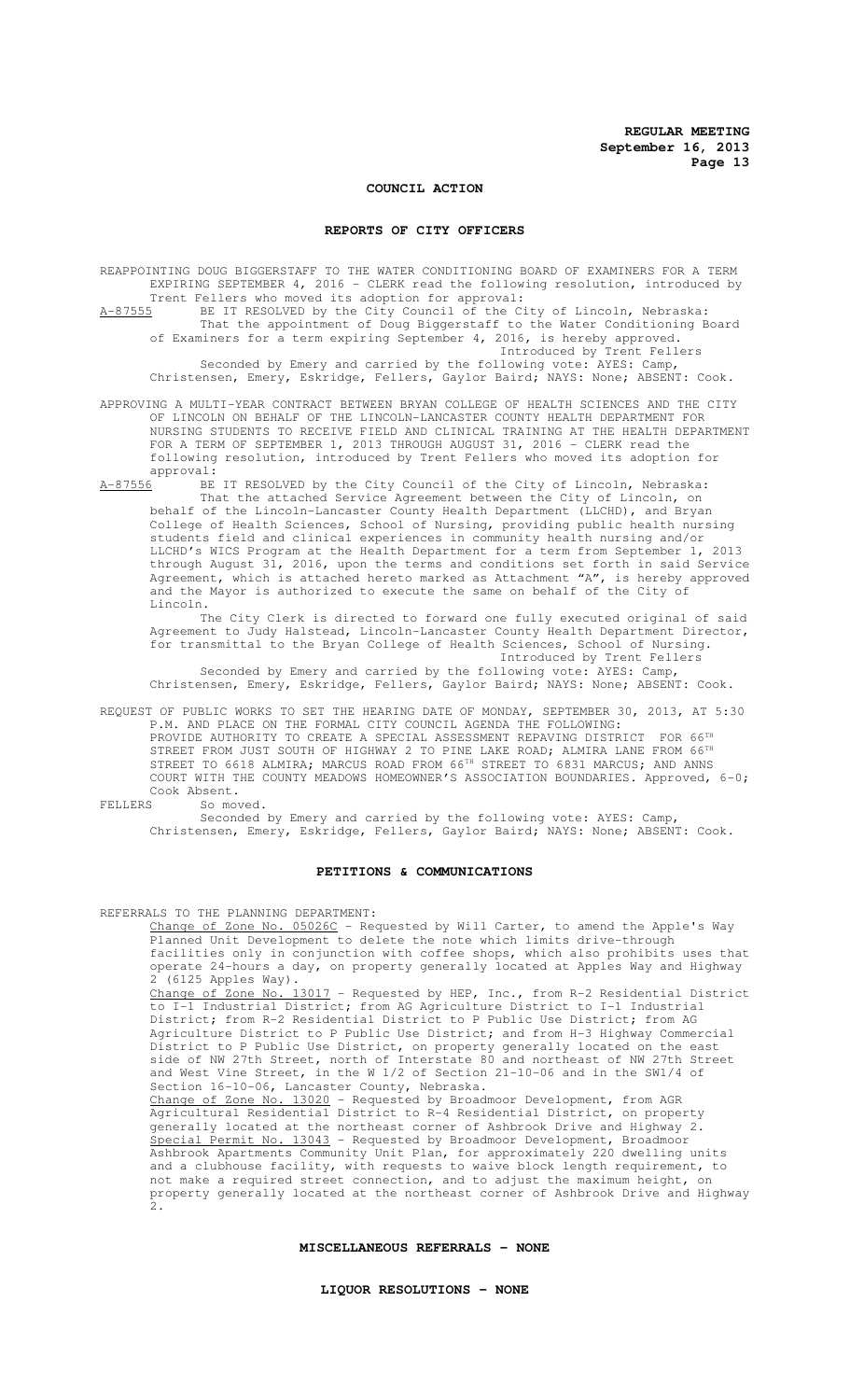# **ORDINANCES - 2ND READING & RELATED RESOLUTIONS (as required)**

APPROVING A SUBLEASE AGREEMENT BETWEEN GOODWILL INDUSTRIES AND THE CITY OF LINCOLN FOR THE SUBLEASE BY GOODWILL OF 160 SQUARE FEET OF SPACE AT 1111 O STREET FOR PURPOSES OF WORKFORCE INVESTMENT ACT SERVICES AND THE AMERICAN JOB CENTER FOR A FOUR YEAR TERM OF OCTOBER 1, 2013 THROUGH SEPTEMBER 30, 2017 - CLERK read an ordinance, introduced by Jonathan Cook, accepting and approving a Sublease Agreement between the City of Lincoln, Nebraska and Goodwill Industries for the sublease of space at 1111 O Street, Lincoln, Lancaster County, Nebraska for a term of October 1, 2013 through September 30, 2017, whereby the City of Lincoln is subleasing space to Goodwill Industries for the purposes of Workforce Investment Act Services and the American Job Center, the second time.

#### **PUBLIC HEARING - RESOLUTIONS**

- SPECIAL PERMIT 1219L APPLICATION OF BRYAN MEDICAL CENTER TO EXPAND A NON-RESIDENTIAL HEALTH CARE FACILITY FOR RENOVATION AND EXPANSION OF THE EXISTING EMERGENCY DEPARTMENT WITH REQUESTS TO REDUCE THE REQUIRED FRONT YARD SETBACK FROM 25 FEET TO 6 FEET ON S. 48TH STREET AND TO MODIFY THE REQUIRED FRONT YARD SETBACK FROM 33.8 FEET TO 0 FEET ON SUMNER STREET ON PROPERTY GENERALLY LOCATED AT 48TH AND SUMNER STREETS - CLERK read the following resolution, introduced by Trent Fellers, who moved its adoption:<br>A-87557 WHEREAS, Bryan Medical Cer
- A-87557 WHEREAS, Bryan Medical Center has submitted an application designated as Special Permit No. 1219L for authority to expand a Non-Residential Healthcare Facility (Bryan East Medical Center) for renovation and expansion of the existing Emergency Department with a request to reduce the front yard setback from 25 feet to 6 feet on S. 48th Street and to reduce the front yard setback from 33.8 feet to 0 feet on Sumner Street, on property generally located at South 48th Street and Sumner, legally described as:

Lots 116, 117, 259 I.T., and Lots 1-33, Block 3, Shurtleff's Piedmont Park, the vacated portions of Washington and Everett Streets west of the west line of S. 50th Street, including the cul-de-sac at the west intersection of said streets, a triangle area of property bounded on the east by S. 50th Street, Everett Street on the south and Washington Street on the north, the vacated portion of S. 51st Street from the north line of Sumner Street to the south line of Everett Street, and Lots 1-24, Block 6, Shurtleff's Piedmont Park, all located in the Northeast Quarter of Section 32, Township 10 North, Range 7 East of the 6th P.M., Lancaster County, Nebraska;

WHEREAS, the real property adjacent to the area included within the site plan for the expanded health care facility lot will not be adversely affected; and

WHEREAS, said site plan together with the terms and conditions hereinafter set forth are consistent with the intent and purpose of Title 27 of the Lincoln Municipal Code to promote the public health, safety, and general welfare.

NOW, THEREFORE, BE IT RESOLVED by the City Council of the City of Lincoln, Nebraska:

That the application of Bryan Medical Center, hereinafter referred to as "Permittee", to expand a Non-Residential Healthcare Facility (Bryan East Medical Center) for renovation and expansion of the existing Emergency Department with a request to reduce the front yard setback from 25 feet to 6 feet on S. 48th Street and to reduce the front yard setback from 33.8 feet to 0 feet on Sumner Street on the property legally described above be and the same is hereby granted under the provisions of Section 27.63.080 of the Lincoln Municipal Code upon condition that construction of said healthcare facility be in substantial compliance with said application, the site plan, and the following additional express terms, conditions, and requirements:

1. This permit approves the renovation and expansion of the existing Emergency Department facilities for Bryan East Medical Center, including an expanded parking lot and enclosed walkway, a new ambulance garage, a new patient<br>entry and canopy, a new drive aisle and retaining wall, and a temporary parking canopy, a new drive aisle and retaining wall, and a temporary parking lot and Emergency Department entrance on the Bryan Home site, along with adjustments reducing the front yard setback from 25 feet to 6 feet on S. 48th Street and the front yard setback from 33.8 feet to 0 feet on Sumner Street.<br>2. Before receiving building permits:

- 2. Before receiving building permits:
	- a. The Permittee shall cause to be prepared and submitted to the Planning Department a revised and reproducible final site plan including five copies with all required revisions as listed below:
		- i. Remove the parking lot striping in the lot adjacent to S. 48th Street.
	- b. The Permittee shall provide verification from the Register of Deeds that the letter of acceptance as required by the approval of the special permit has been recorded.
	- c. The construction plan must substantially comply with the approved plans.

3. Before occupying the buildings, all development and construction must substantially comply with the approved plans.

4. All privately-owned improvements, including landscaping and recreational facilities, shall be permanently maintained by the Permittee or an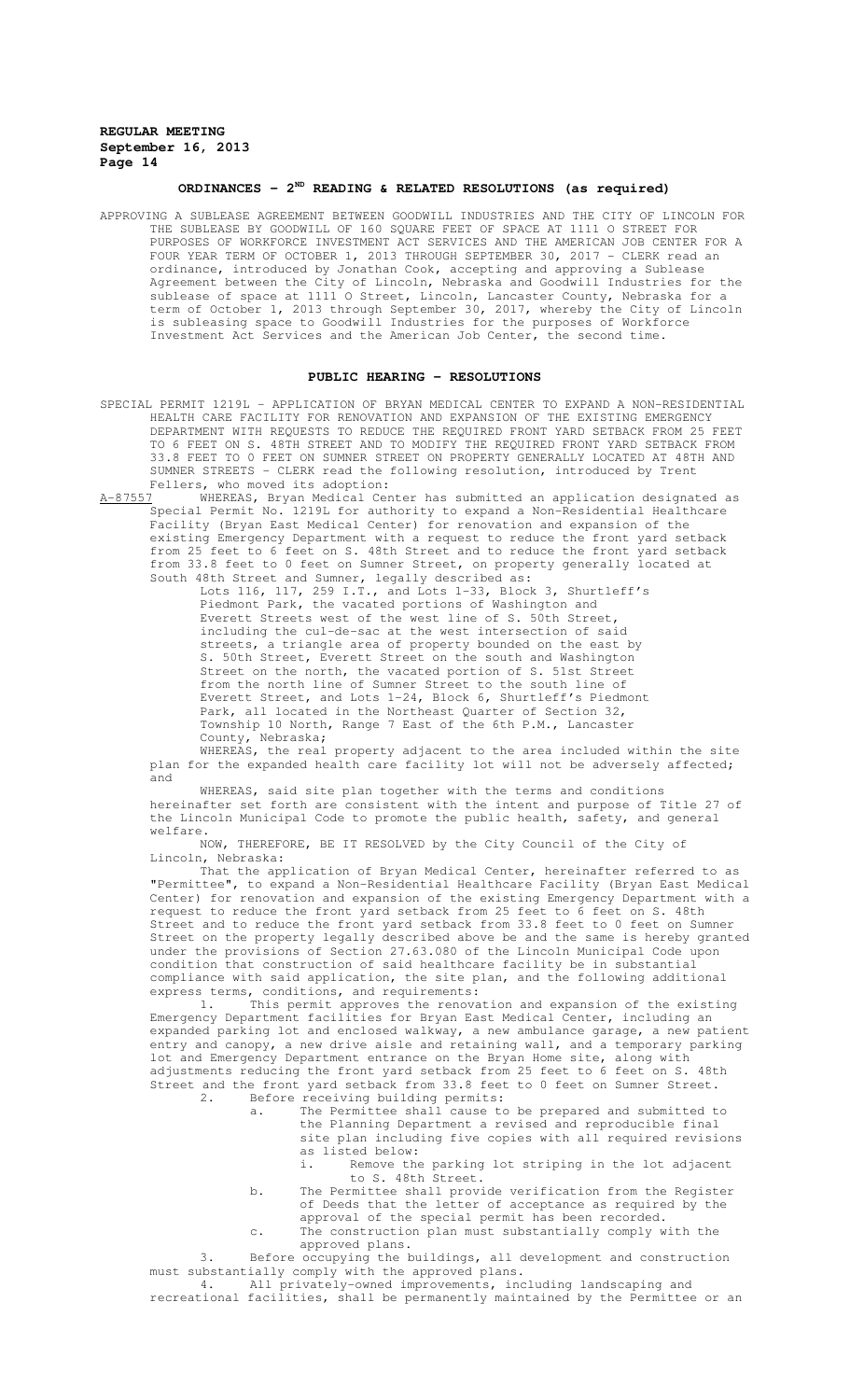appropriately established owners association approved by the City.

5. The physical location of all setbacks and yards, buildings, parking and circulation elements, and similar matters must be in substantial compliance with the location of said items as shown on the approved site plan. 6. The terms, conditions, and requirements of this resolution shall

be binding and obligatory upon the Permittee and the Permittee's successors and assigns. The building official shall report violations to the City Council which may revoke the special permit or take such other action as may be necessary to gain compliance.

7. The Permittee shall sign and return the letter of acceptance to the City Clerk. This step should be completed within 60 days following the approval of the special permit. The City Clerk shall file a copy of the resolution approving the special permit and the letter of acceptance with the Register of Deeds, filing fees therefore to be paid in advance by the Permittee. Building permits will not be issued unless the letter of acceptance has been filed.

The site plan as approved with this resolution voids and supersedes all previously approved site plans, however the terms and conditions of all prior resolutions approving this permit shall remain in full force and effect except as specifically amended by this resolution.

Introduced by Trent Fellers Seconded by Emery and carried by the following vote: AYES: Camp, Christensen, Emery, Eskridge, Fellers, Gaylor Baird; NAYS: None; ABSENT: Cook.

APPROVING THE 2013-2014 CITY TAX RATE OF .31580 PER \$100.00 OF ASSESSED VALUATION - CLERK read the following resolution, introduced by Trent Fellers, who moved its

adoption:<br>A-87558 A B A RESOLUTION establishing a final property tax levy for the City's 2013-014 fiscal year and adjusting the City tax rate to that adopted in the City budget resolution.

RECITALS I.

Pursuant to Neb. Rev. Stat. § 77-1601.02, the City Council of the City of Lincoln is authorized to pass, by a majority vote, a resolution setting the final tax rate.

II.

Pursuant to Neb. Rev. Stat. § 77-1601.02, notice was published in a newspaper of general circulation on September 10, 2013, which date was at least five days prior to September 16, 2013 being the date upon which the City Council held a special public hearing called for the purpose of considering and acting upon this resolution. III.

When the budget was adopted on August 26, 2013, the tax rate was anticipated to be .31580 per \$100 of assessed valuation. Final certified valuations from the County Assessor's office have not changed the tax rate necessary to fund the adopted budget.

NOW, THEREFORE, BE IT RESOLVED by the City Council of the City of Lincoln, Nebraska:

That after notice and public hearing as required by law, the City Council does hereby set the following final levy for the City of Lincoln 2013-2014 fiscal year for a property tax request of \$54,036,096.00: \$.31580 per \$100 of assessed valuation which total rate is comprised of the following:

| Bond Interest & Redemption | .03178 |
|----------------------------|--------|
| General                    | .18892 |
| Library                    | .04169 |
| Social Security            | .01556 |
| Police and Fire Pension    | .03785 |
| Total                      | .31580 |
|                            |        |

Introduced by Trent Fellers Seconded by Emery and carried by the following vote: AYES: Camp, Christensen, Emery, Eskridge, Fellers, Gaylor Baird; NAYS: None; ABSENT: Cook.

APPROVING TWO CONTRACT AGREEMENTS BETWEEN THE CITY OF LINCOLN, LANCASTER COUNTY, THE LINCOLN LANCASTER COUNTY PUBLIC BUILDING COMMISSION AND DIAMOND VOGEL AND SHERWIN WILLIAMS PAINT COMPANY FOR THE SUPPLY AND DELIVERY OF PAINT AND RELATED PRODUCTS THROUGH LOCAL INTER-GOVERNMENTAL COOPERATIVE PURCHASING, PURSUANT TO THE UNIVERSITY OF NEBRASKA RFP #2135-13-7215, FOR A THREE YEAR TERM - CLERK read the following resolution, introduced by Trent Fellers, who moved its adoption:<br>A-87559 BE IT RESOLVED by the City Council of the City of Lincoln, Nebraska:

A-87559 BE IT RESOLVED by the City Council of the City of Lincoln, Nebraska: That the attached Contract Agreements between the City of Lincoln, Lancaster County, the Lincoln-Lancaster County Public Building Commission and Diamond Vogel and Sherwin Williams Paint Company for the supply and delivery of Paint and Related Products through inter-governmental cooperative purchasing, pursuant to the University of Nebraska RFP #2135-13-7215, for a three-year term, upon the terms and conditions as set forth in said Contract Agreement, is hereby approved and the Mayor is authorized to execute the same and any associated amendments or renewals on behalf of the City of Lincoln.

Introduced by Trent Fellers Seconded by Emery and carried by the following vote: AYES: Camp, Christensen, Emery, Eskridge, Fellers, Gaylor Baird; NAYS: None; ABSENT: Cook.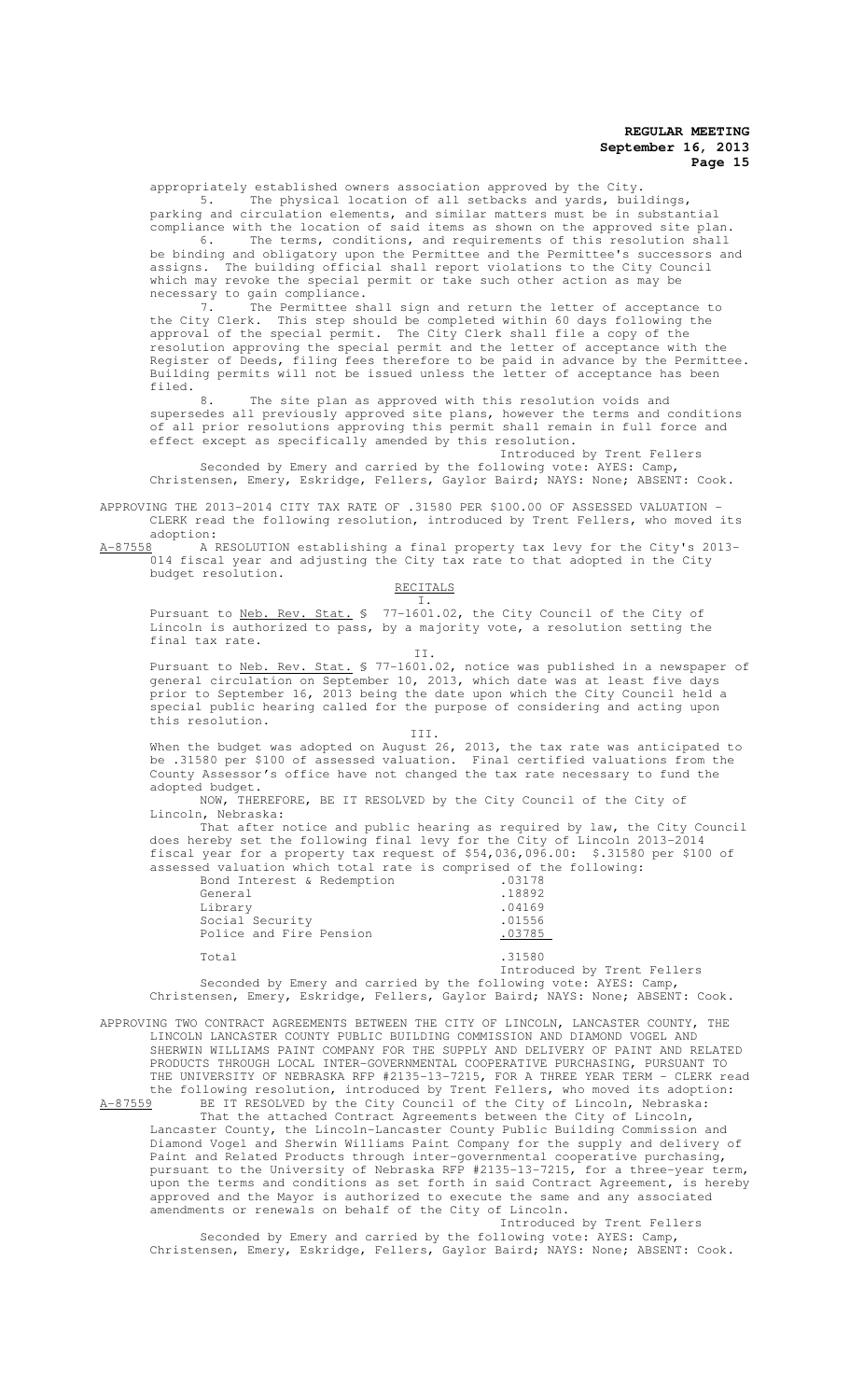ACCEPTING THE REPORT OF NEW AND PENDING CLAIMS AGAINST THE CITY AND APPROVING DISPOSITION OF CLAIMS SET FORTH FOR THE PERIOD OF AUGUST 16 - 31, 2013 - CLERK read the following resolution, introduced by Trent Fellers, who moved its adoption:<br><u>A-87560</u> BE

A-87560 BE IT RESOLVED by the City Council of the City of Lincoln, Nebraska: That the claims listed in the attached report, marked as Exhibit "A", dated September 3, 2013, of various new and pending tort claims filed against the City of Lincoln with the Office of the City Attorney or the Office of the City Clerk, as well as claims which have been disposed of, are hereby received as required by Neb. Rev. Stat. \$ 13-905 (Reissue 1997). The dispositions of claims by the Office of the City Attorney, as shown by the attached report, are hereby approved:

| DENIED CLAIM              | ALLOWED/SETTLED CLAIMS                                              |          |
|---------------------------|---------------------------------------------------------------------|----------|
| Whitney Otto<br>\$757.83  | Progressive Insurance a/s/o Erik Root \$6,927.81                    |          |
|                           | Nationwide Insurance a/s/o Cornhusker                               |          |
| WITHDRAWN CLAIM           | Painting & Powerwashing/Phillip Dake                                | 3,229.00 |
| Leroy Duffie \$200,000.00 | Rosalena Livers                                                     | 831.45   |
|                           | Larry Curtis                                                        | 901.14   |
|                           | LeMars Insurance a/s/o Matt Domanque                                | 4,522.00 |
|                           | Maria Lopez-Perez                                                   | 619.83   |
|                           | The City Atterney is bereby directed to mail to the various glaimar |          |

The City Attorney is hereby directed to mail to the various claimants listed herein a copy of this resolution which shows the final disposition of their claim.

Introduced by Trent Fellers

Seconded by Emery and carried by the following vote: AYES: Christensen, Emery, Eskridge, Fellers, Gaylor Baird; NAYS: Camp; ABSENT: Cook.

- APPROVING AMENDMENT NO. 1 FOR A THREE YEAR EXTENSION OF AN AGREEMENT BETWEEN THE CITY OF LINCOLN ON BEHALF OF THE LINCOLN WATER SYSTEM AND THE STATE OF NEBRASKA DEPARTMENT OF HEALTH AND HUMAN SERVICES FOR THE REVIEW OF PLANS FOR CONSTRUCTION OF NEW AND REPLACEMENT DISTRIBUTION MAINS - CLERK read the following resolution, introduced by Trent Fellers, who moved its adoption:<br>A-87561 BE IT RESOLVED by the City Council of the City
- A-87561 BE IT RESOLVED by the City Council of the City of Lincoln, Nebraska: That the attached Amendment No. 1 to an Agreement between the City of Lincoln, on behalf of the Lincoln Water System, and the Nebraska Department of Health and Human Services for a three year extension of the Agreement for the review of plans for construction of new and replacement distribution mains, in accordance with the terms and conditions as set forth in said Amendment No. 1, is hereby approved and the Mayor is authorized to execute the same on behalf of the City of Lincoln. Introduced by Trent Fellers

Seconded by Emery and carried by the following vote: AYES: Camp, Christensen, Emery, Eskridge, Fellers, Gaylor Baird; NAYS: None; ABSENT: Cook.

- APPROVING THREE CONTRACT AGREEMENTS BETWEEN THE CITY OF LINCOLN AND CARQUEST AUTO PARTS, LINCOLN TRUCK CENTER, AND FACTORY MOTOR PARTS FOR THE ANNUAL SUPPLY OF AUTOMOTIVE MAINTENANCE AND REPAIR PARTS TO STARTRAN, PURSUANT TO BID NO. 13-151, FOR TWO YEAR TERMS WITH THE OPTION TO RENEW FOR ONE ADDITIONAL TWO YEAR TERM - CLERK read the following resolution, introduced by Trent Fellers, who moved its adoption:<br><u>A-87562</u> BE
- BE IT RESOLVED by the City Council of the City of Lincoln, Nebraska: That the three attached Contract Agreements between the City of Lincoln and Carquest Auto Parts, Lincoln Truck Center, and Factory Motor Parts for the Annual Supply of Automotive Maintenance and Repair Parts to StarTran, pursuant to Bid No. 13-151, for two year terms with the option to renew for one additional two year term, upon the terms as set forth in said Contract Agreements, is hereby approved and the Mayor is authorized to execute the same on behalf of the City of Lincoln.

Introduced by Trent Fellers Seconded by Emery and carried by the following vote: AYES: Camp, Christensen, Emery, Eskridge, Fellers, Gaylor Baird; NAYS: None; ABSENT: Cook.

## ORDINANCE - 3<sup>RD</sup> READING & RELATED RESOLUTIONS (as required)

AMENDING THE PAY SCHEDULE FOR THE EMPLOYEE GROUP WHOSE CLASSIFICATIONS ARE ASSIGNED TO THE PAY RANGE PREFIXED BY THE LETTER "E" TO CREATE THE CLASSIFICATION OF PAYROLL SPECIALIST - CLERK read an ordinance, introduced by Roy Christensen, amending Section 1 of Ordinance No. 19906 passed August 12, 2013, relating to the pay schedules of employees whose classifications are assigned to the pay range which is prefixed by the letter "E," to create the job classification of "Payroll Specialist", the third time.

CHRISTENSEN Moved to pass the ordinance as read.

Seconded by Fellers and carried by the following vote: AYES: Camp, Christensen, Emery, Eskridge, Fellers, Gaylor Baird; NAYS: None; ABSENT: Cook. The ordinance, being numbered **#19916**, is recorded in Ordinance Book #29, Page .

AMENDING THE PAY SCHEDULE FOR THE EMPLOYEE GROUP WHOSE CLASSIFICATIONS ARE ASSIGNED TO THE PAY RANGE PREFIXED BY THE LETTER "E" BY CHANGING THE TITLE AND PAY RANGE OF PAYROLL SUPERVISOR TO PAYROLL ADMINISTRATOR - CLERK read an ordinance, introduced by Roy Christensen, amending Section 1 of Ordinance No. 19906 passed August 12, 2013, relating to the pay schedules of employees whose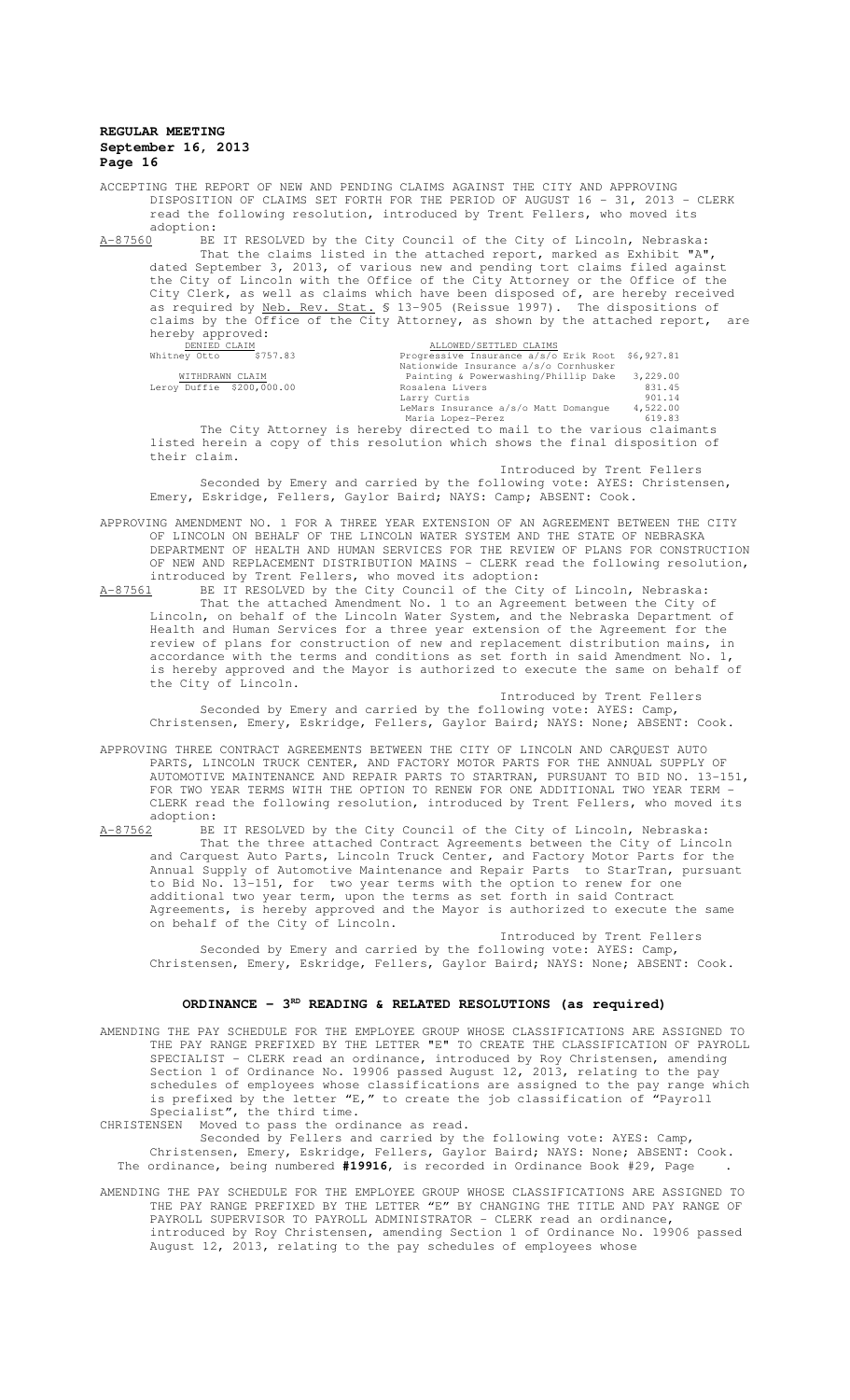classifications are assigned to the pay range which is prefixed by the letter "E," by amending Classification Code 1130 to create a new job classification "Payroll Administrator" by renaming the current Class Title "Payroll Supervisor" as "Payroll Adminstrator," and amending the pay range of said classification from (E11) to (E19), the third time.

CHRISTENSEN Moved to pass the ordinance as read.

Seconded by Fellers and carried by the following vote: AYES: Camp, Christensen, Emery, Eskridge, Fellers, Gaylor Baird; NAYS: None; ABSENT: Cook. The ordinance, being numbered **#19917**, is recorded in Ordinance Book #29, Page .

AMENDING THE PAY SCHEDULE FOR THE EMPLOYEE GROUP WHOSE CLASSIFICATIONS ARE ASSIGNED TO THE PAY RANGE PREFIXED BY THE LETTER "N" BY CHANGING THE TITLE OF CUSTOMER SERVICE ASSISTANT II TO CUSTOMER SERVICE ASSISTANT - CLERK read an ordinance, introduced by Roy Christensen, amending Section 1 of Ordinance No. 19909 passed August 12, 2013, relating to the pay schedules of employees whose classification are assigned to the pay range which is prefixed by the letter "N," by changing the current job classification of "Customer Service Assistant II" to "Customer Service Assistant", the third time.

CHRISTENSEN Moved to pass the ordinance as read.

Seconded by Fellers and carried by the following vote: AYES: Camp, Christensen, Emery, Eskridge, Fellers, Gaylor Baird; NAYS: None; ABSENT: Cook. The ordinance, being numbered **#19918**, is recorded in Ordinance Book #29, Page .

AMENDING THE PAY SCHEDULE FOR THE EMPLOYEE GROUP WHOSE CLASSIFICATIONS ARE ASSIGNED TO THE PAY RANGE PREFIXED BY THE LETTER "E" TO ADD ADDITIONAL PAY RANGES E16 TO E20 CLERK read an ordinance, introduced by Roy Christensen, amending Ordinance No. 19906, passed August 12, 2013, relating to schedules of pay ranges for employees of the City of Lincoln whose classification are assigned to a pay range which is prefixed by the letter "E," by adding additional pay ranges E16 to E20, the third time.<br>CHRISTENSEN Moved

Moved to pass the ordinance as read.

Seconded by Gaylor Baird and carried by the following vote: AYES: Camp, Christensen, Emery, Eskridge, Fellers, Gaylor Baird; NAYS: None; ABSENT: Cook. The ordinance, being numbered **#19919**, is recorded in Ordinance Book #29, Page .

AMENDING THE PAY SCHEDULE FOR THE EMPLOYEE GROUP WHOSE CLASSIFICATIONS ARE ASSIGNED TO THE PAY RANGE PREFIXED BY THE LETTER "E" TO CHANGE THE PAY RANGE OF OMBUDSMAN FROM E02 TO E12 - CLERK read an ordinance, introduced by Roy Christensen, amending Section 1 of Ordinance No. 19906 passed August 12, 2013, relating to the pay schedules of employees whose classifications are assigned to the pay range which is prefixed by the letter "E," by changing the pay range for the job classification "Ombudsman" from (E02) to (E12), the third time.

CHRISTENSEN Moved to pass the ordinance as read. Seconded by Gaylor Baird and carried by the following vote: AYES: Camp, Christensen, Emery, Eskridge, Fellers, Gaylor Baird; NAYS: None; ABSENT: Cook. The ordinance, being numbered **#19920**, is recorded in Ordinance Book #29, Page .

AMENDING THE PAY SCHEDULE FOR THE EMPLOYEE GROUP WHOSE CLASSIFICATIONS ARE ASSIGNED TO THE PAY RANGE PREFIXED BY THE LETTER "N" BY DELETING THE CLASS TITLES OF CUSTOMER SERVICE ASSISTANT I AND PERMIT TECHNICIAN - CLERK read an ordinance, introduced by Roy Christensen, amending Section 1 of Ordinance No. 19909 passed August 12, 2013, relating to the pay schedules of employees whose classification are assigned to the pay range which is prefixed by the letter "N," by deleting the job classification of "Customer Service Assistant I" and "Permit Technician", the third time.

CHRISTENSEN Moved to pass the ordinance as read.

Seconded by Emery and carried by the following vote: AYES: Camp, Christensen, Emery, Eskridge, Fellers, Gaylor Baird; NAYS: None; ABSENT: Cook. The ordinance, being numbered **#19921**, is recorded in Ordinance Book #29, Page .

# **ORDINANCES - 1ST READING & RELATED RESOLUTIONS (as required)**

- ANNEXATION 13003 AMENDING THE LINCOLN CORPORATE LIMITS MAP BY ANNEXING APPROXIMATELY .11 ACRES GENERALLY LOCATED AT TUSCAN AND DURADO COURTS - CLERK read an ordinance, introduced by Doug Emery, annexing and including the below described land as part of the City of Lincoln, Nebraska and amending the Corporate Limits Map attached to and made part of Ordinance No. 18208, to reflect the extension of the corporate limits boundary of the City of Lincoln, Nebraska established and shown thereon, the first time.
- CHANGE OF ZONE 13016 APPLICATION OF FIRETHORN GOLF COMPANY FOR A CHANGE OF ZONE FROM AGR AGRICULTURAL RESIDENTIAL DISTRICT TO R-3 RESIDENTIAL DISTRICT AND FROM R-3 RESIDENTIAL DISTRICT TO AGR AGRICULTURAL RESIDENTIAL DISTRICT, ON PROPERTY GENERALLY LOCATED AT TUSCAN AND DURADO COURTS - CLERK read an ordinance, introduced by Doug Emery, amending the Lincoln Zoning District Maps adopted by reference and made a part of Title 27 of the Lincoln Municipal Code, pursuant to Section 27.05.020 of the Lincoln Municipal Code, by changing the boundaries of the districts established and shown thereon, the first time.
- APPROVING A SUBLEASE AGREEMENT BETWEEN NEBRASKA VOCATIONAL REHABILITATION AND THE CITY OF LINCOLN FOR THE SUBLEASE BY NEBRASKA VOCATIONAL REHABILITATION OF 160 SQUARE FEET OF SPACE AT 1111 O STREET FOR PURPOSES OF WORKFORCE INVESTMENT ACT SERVICES AND THE AMERICAN JOB CENTER FOR A FOUR YEAR TERM OF OCTOBER 1, 2013 THROUGH SEPTEMBER 30, 2017 - CLERK read an ordinance, introduced by Doug Emery, accepting and approving a Sublease Agreement between the City of Lincoln,